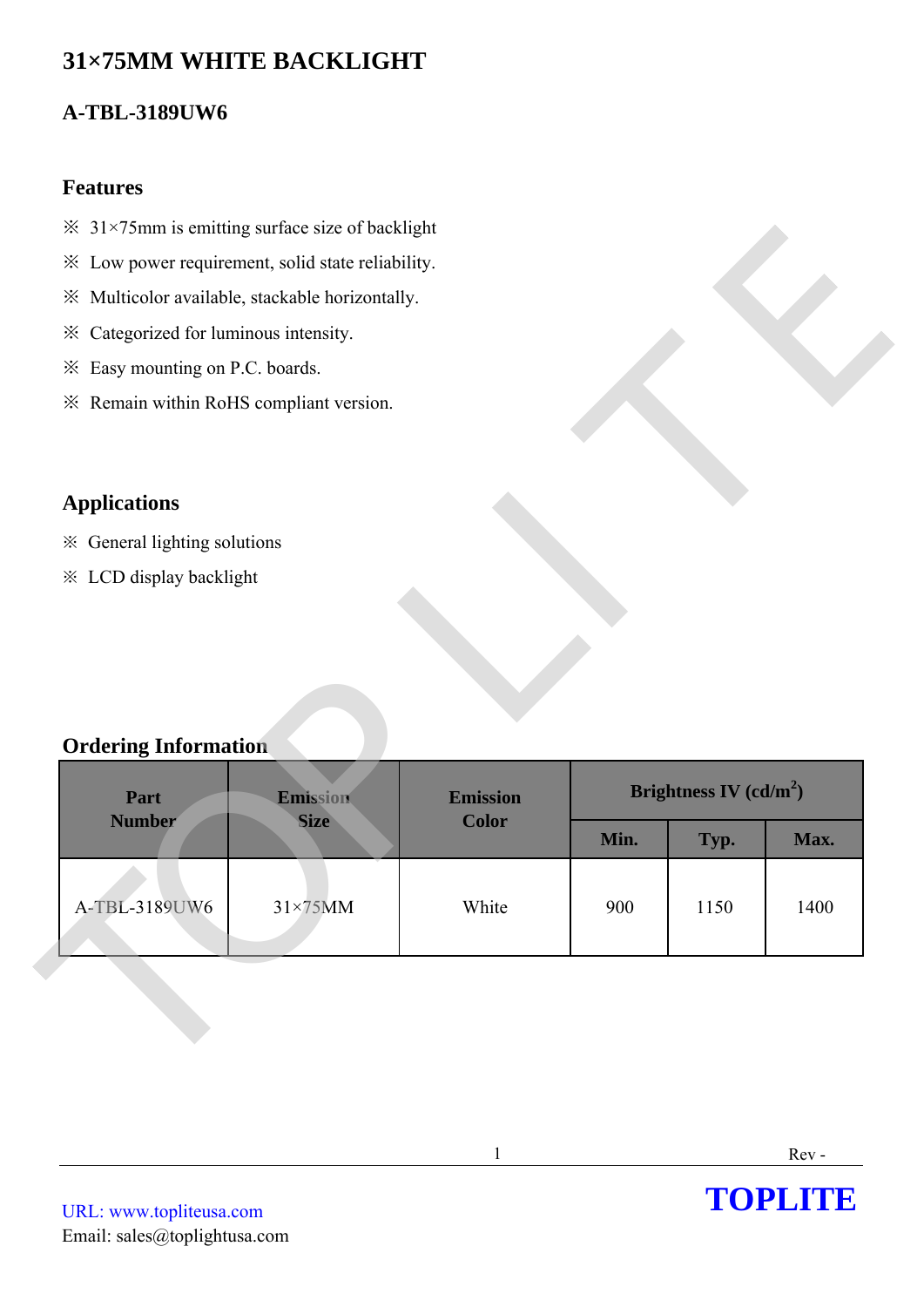## **Maximum Ratings**

| <b>Parameter</b>                                        | <b>Symbol</b> | <b>Value</b>  | Unit        |
|---------------------------------------------------------|---------------|---------------|-------------|
| Operating temperature                                   | $T_{OP}$      | $-35 \sim 85$ | $\rm ^{o}C$ |
| Storage temperature                                     | $T_{STG}$     | $-35 \sim 85$ | $\rm ^{o}C$ |
| Peak forward current $(T_A=25 \degree C)$ <sup>*1</sup> | $1_{\rm PF}$  | 40            | mA          |
| Reverse voltage (TA=25 $^{\circ}$ C)                    | $V_R$         |               |             |
| Power consumption (TA=25 $^{\circ}$ C)                  |               | 66            | mW          |

# **Electrical / Optical Characteristics (1)**

| $(T_A = 25 \text{ °C} \& \text{ IF} = 20 \text{ mA})$<br><b>Parameter</b> |                  | <b>Symbol</b>                                 | Value                 | Unit        |
|---------------------------------------------------------------------------|------------------|-----------------------------------------------|-----------------------|-------------|
| Wavelength at peak emission                                               | (Typ.)           | $\lambda_{\rm P}$                             |                       | nm          |
| Spectral bandwidth at 50%                                                 | (Typ.)           | Δλ                                            | 30                    | nm          |
|                                                                           | (Min.)           | $I_{\rm F}$                                   | 10                    |             |
| <b>Forward Current</b>                                                    | (Typ.)           | $I_F$                                         | 15                    | mA          |
|                                                                           | (Max.)           | $\mathbf{I}_{\rm F}$                          | 20                    |             |
|                                                                           | (Min.)           | $V_F$                                         | $\blacksquare$<br>3.3 | $\mathbf V$ |
| <b>Forward voltage</b>                                                    | (Typ.)<br>(Max.) | $V_{F}$<br>$\overline{\mathsf{V}}_\mathrm{F}$ |                       |             |
|                                                                           | (Min.)           | <b>TC</b>                                     | 20000                 | K           |
| <b>Color temperature</b>                                                  | (Max.)           | <b>TC</b>                                     | 25000                 | K           |
| <b>Luminous Uniformity</b>                                                | (Typ.)           |                                               | 85%                   |             |
| <b>Discreteness</b>                                                       | (Typ.)           |                                               | 15%                   |             |

# **Luminous Intensity Bin Groups**

| Brightness IV $(cd/m^2)$ |      |      |  |  |
|--------------------------|------|------|--|--|
| Min.                     | Typ. | Max. |  |  |
| 900                      | 1150 | 1400 |  |  |

URL: www.topliteusa.com Email: sales@toplightusa.com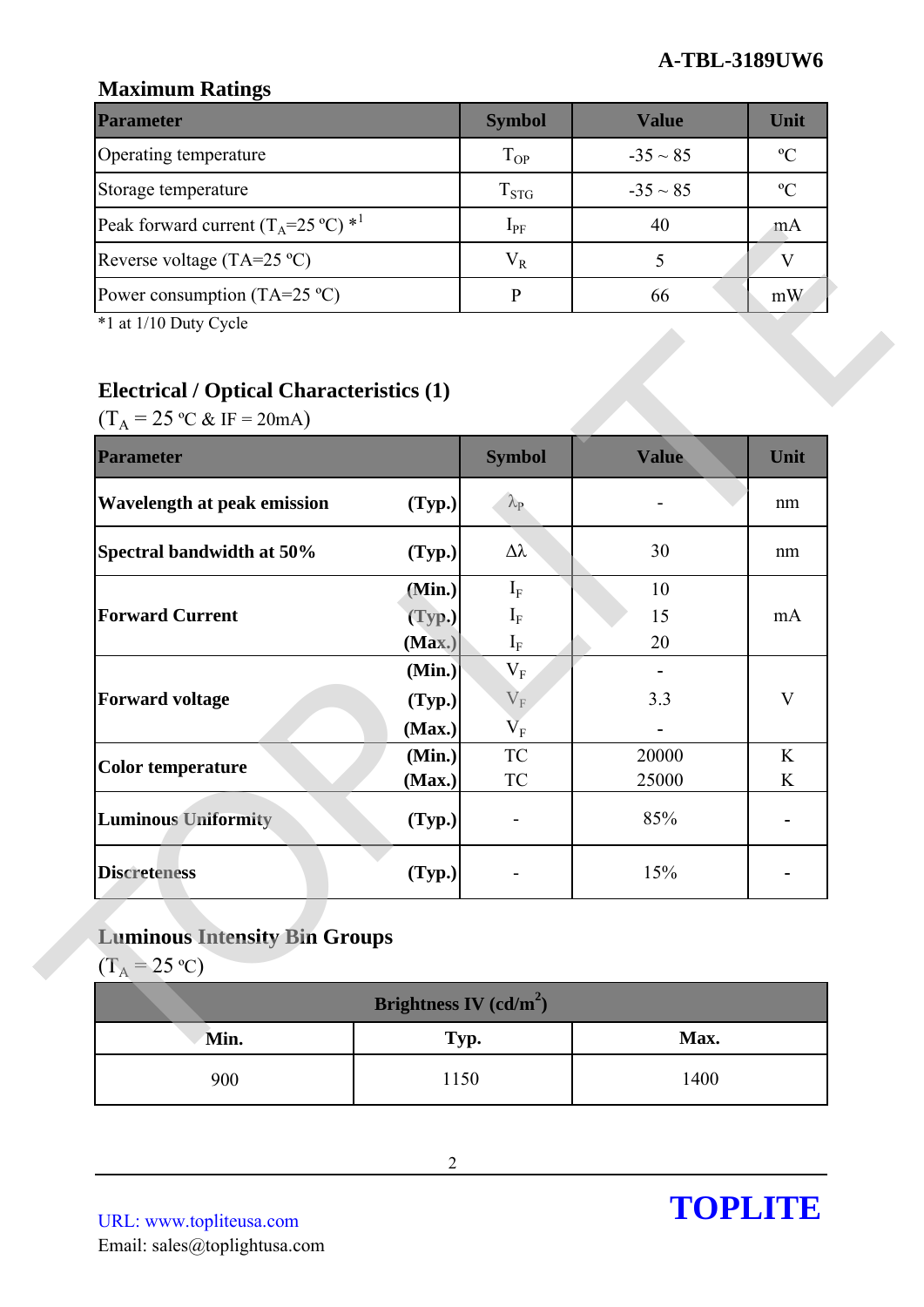### **Electrical/Optical Charateristic (2)**



URL: www.topliteusa.com Email: sales@toplightusa.com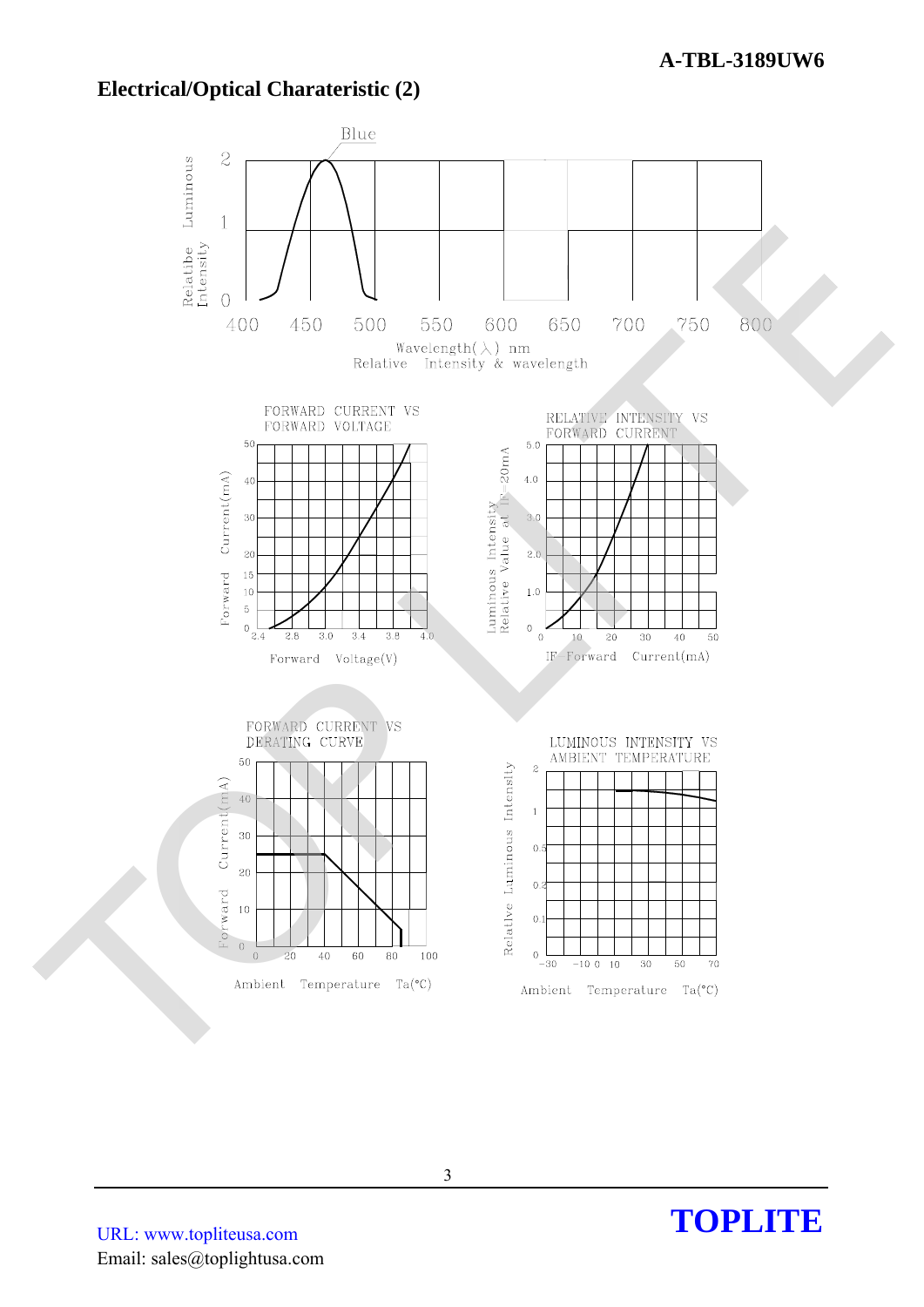# **Package Outline Dimensions**



- 1. All dimensions are in millimeters. Tolerance is +/-0.25 unless otherwise noted.
- 2. The specifications, characteristics and technical data described in the datasheet are subject to change without prior notice.

Notes: